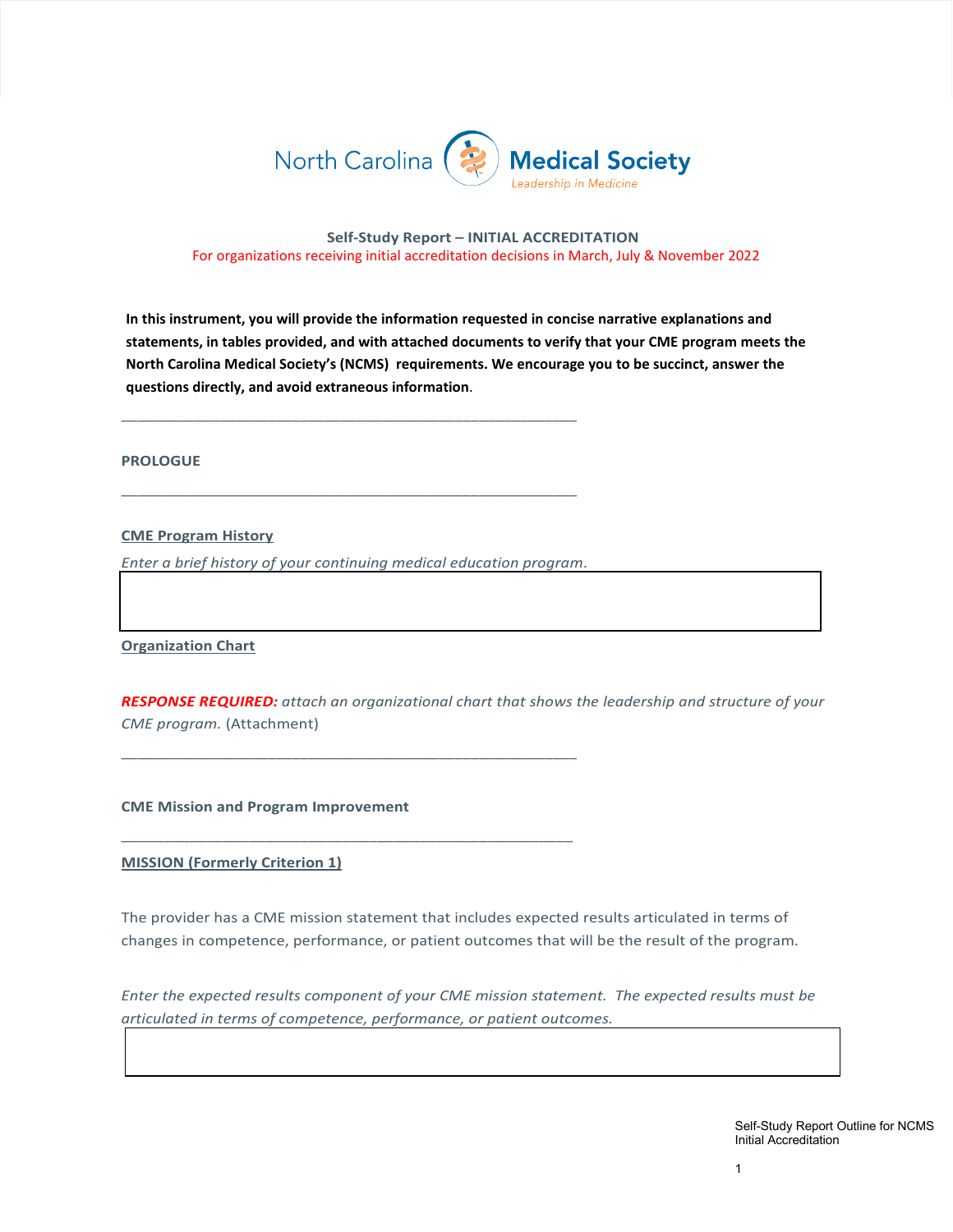#### **PROGRAM ANALYSIS (Formerly Criterion 12)**

\_\_\_\_\_\_\_\_\_\_\_\_\_\_\_\_\_\_\_\_\_\_\_\_\_\_\_\_\_\_\_\_\_\_\_\_\_\_\_\_\_\_\_\_\_\_\_\_\_\_\_\_

\_\_\_\_\_\_\_\_\_\_\_\_\_\_\_\_\_\_\_\_\_\_\_\_\_\_\_\_\_\_\_\_\_\_\_\_\_\_\_\_\_\_\_\_\_\_\_\_\_\_\_\_

The provider gathers data or information and conducts a program-based analysis on the degree to which the CME mission of the provider has been met through the conduct of CME activities/educational interventions.

*Describe your conclusions on the degree to which you have met the expected results of your mission. These conclusions should be based on the data you have obtained in your analysis of learner change across your overall program of accredited activities.* 

# **PROGRAM IMPROVEMENTS (Formerly Criterion 13) – REQUIRED FOR JULY & NOVEMBER 2022 COHORTS**

The provider identifies, plans, and implements the needed or desired changes in the overall program (e.g., planners, teachers, infrastructure, methods, resources, facilities, interventions) that are required to improve on ability to meet the CME mission.

*Describe the needed or desired changes in the overall program required to improve on your ability to meet your CME mission that have been identified, planned, and implemented during the accreditation term.*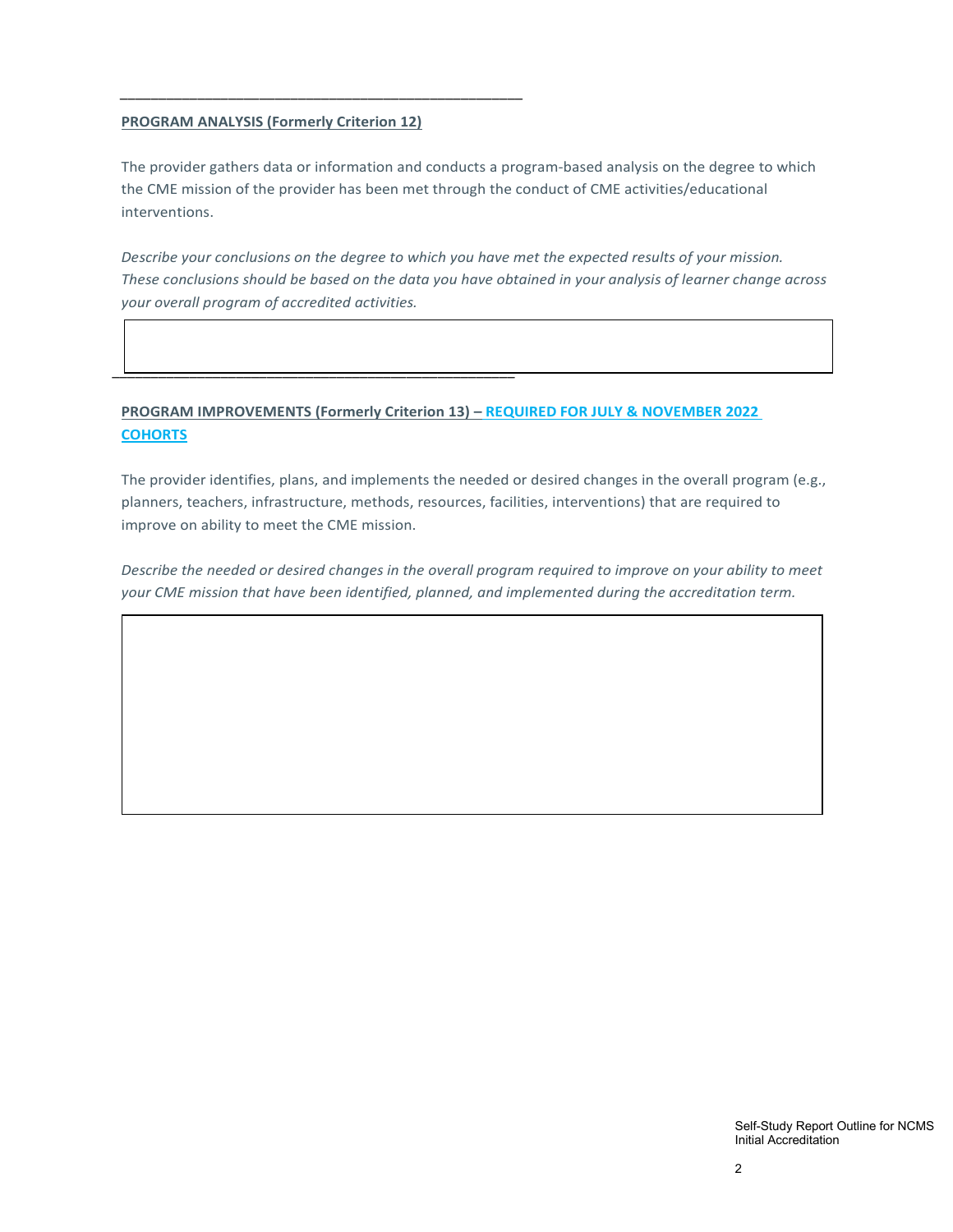**Educational Planning and Evaluation**

## **EDUCATIONAL NEEDS (Formerly Criterion 2)**

\_\_\_\_\_\_\_\_\_\_\_\_\_\_\_\_\_\_\_\_\_\_\_\_\_\_\_\_\_\_\_\_\_\_\_\_\_\_\_\_\_\_\_\_\_\_\_\_\_\_\_\_\_\_\_\_\_\_\_

\_\_\_\_\_\_\_\_\_\_\_\_\_\_\_\_\_\_\_\_\_\_\_\_\_\_\_\_\_\_\_\_\_\_\_\_\_\_\_\_\_\_\_\_\_\_\_\_\_\_\_\_\_\_\_\_\_\_\_

\_\_\_\_\_\_\_\_\_\_\_\_\_\_\_\_\_\_\_\_\_\_\_\_\_\_\_\_\_\_\_\_\_\_\_\_\_\_\_\_\_\_\_\_\_\_\_\_\_\_\_\_\_\_\_\_\_\_\_

\_\_\_\_\_\_\_\_\_\_\_\_\_\_\_\_\_\_\_\_\_\_\_\_\_\_\_\_\_\_\_\_\_\_\_\_\_\_\_\_\_\_\_\_\_\_\_\_\_\_\_\_\_\_\_\_\_\_\_

The provider incorporates into CME activities the educational needs (knowledge, competence, or performance) that underlie the professional practice gaps of their own learners.

*Describe how your organization identifies the professional practice gaps of your learners and the educational needs that underlie the practice gaps.* 

## **DESIGNED TO CHANGE (Formerly Criterion 3)**

The provider generates activities/educational interventions that are designed to change competence, performance, or patient outcomes as described in its mission statement.

*Describe how your organization designs activities to change the competence, performance, or patient outcomes of your learners.* 

# **APPROPRIATE FORMATS (Formerly Criterion 5) - REQUIRED FOR JULY & NOVEMBER 2022 COHORTS**

The provider chooses educational formats for activities/interventions that are appropriate for the setting, objectives, and desired results of the activity.

*Describe how your organization chooses educational formats that are appropriate for the setting, objectives, and desired results of your activities.* 

#### **COMPETENCIES (Formerly Criterion 6) - REQUIRED FOR JULY & NOVEMBER 2022 COHORTS**

The provider develops activities/educational interventions in the context of desirable physician attributes (competencies).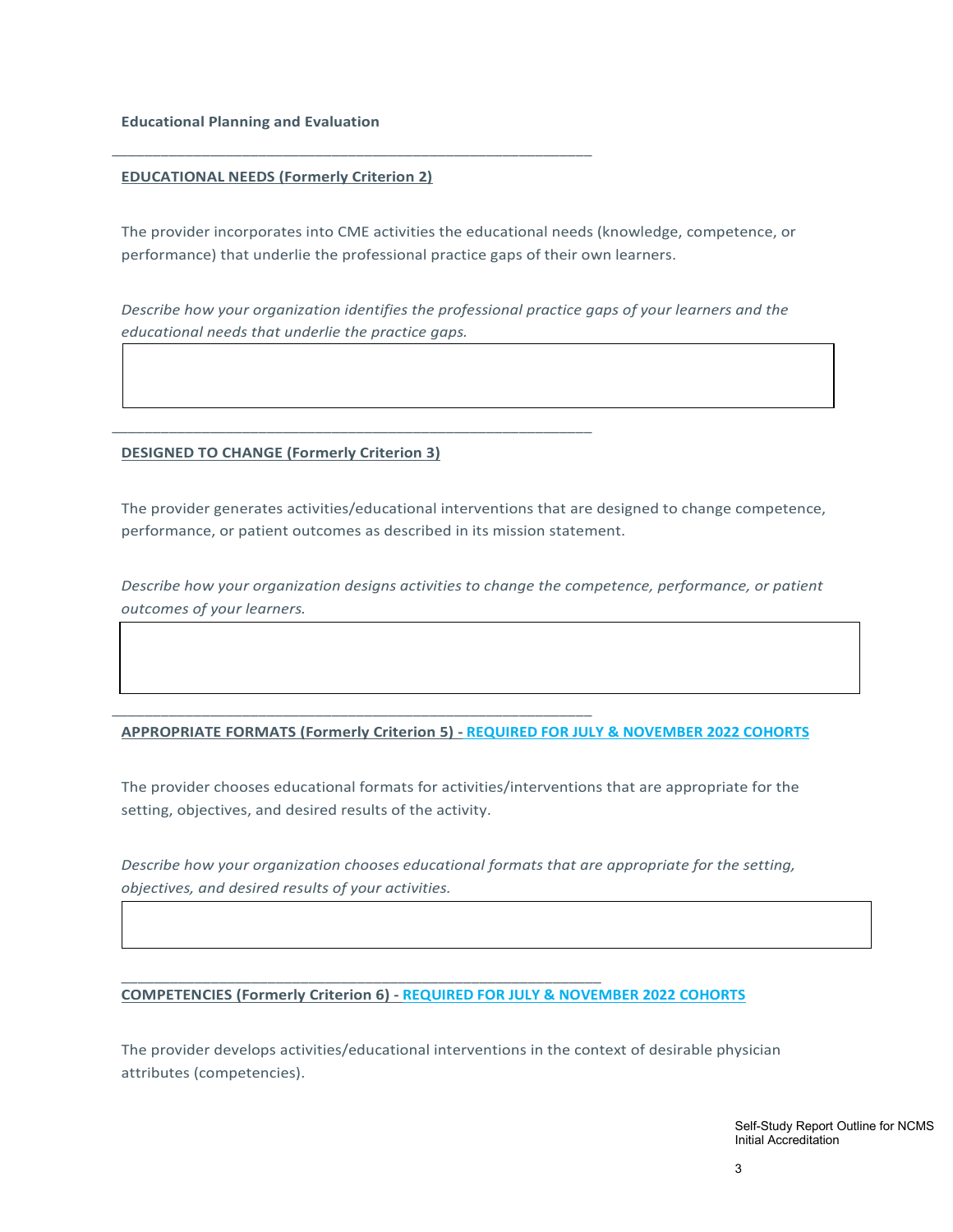*Describe how your activities/educational interventions are developed in the context of desirable physician attributes.* 

#### **ANALYZES CHANGE (Formerly Criterion 11)**

The provider analyzes changes in learners' (competence, performance, or patient outcomes) achieved as a result of the overall program's activities/educational interventions.

*Describe the methods you use to obtain data on change in learners' competence, performance or patient outcomes and your conclusions as to whether or not you were able to change learner competence, performance or patient outcomes across your overall program of accredited activities.* 

#### **Standards for Integrity and Independence in Accredited Continuing Education**

\_\_\_\_\_\_\_\_\_\_\_\_\_\_\_\_\_\_\_\_\_\_\_\_\_\_\_\_\_\_\_\_\_\_\_\_\_\_\_\_\_\_\_\_\_\_\_\_\_\_\_\_\_\_\_\_\_\_

\_\_\_\_\_\_\_\_\_\_\_\_\_\_\_\_\_\_\_\_\_\_\_\_\_\_\_\_\_\_\_\_\_\_\_\_\_\_\_\_\_\_\_\_\_\_\_\_\_\_\_\_\_\_\_\_\_\_\_

\_\_\_\_\_\_\_\_\_\_\_\_\_\_\_\_\_\_\_\_\_\_\_\_\_\_\_\_\_\_\_\_\_\_\_\_\_\_\_\_\_\_\_\_\_\_\_\_\_\_\_\_\_\_\_\_\_\_\_

#### **STANDARD 1: ENSURE CONTENT IS VALID**

## **(Formerly CME Clinical Content Validation Policies and Criterion 10 SCS 5.2)**

Accredited providers are responsible for ensuring that their education is fair and balanced and that any clinical content presented supports safe, effective patient care.

- 1. All recommendations for patient care in accredited continuing education must be based on current science, evidence, and clinical reasoning, while giving a fair and balanced view of diagnostic and therapeutic options.
- 2. All scientific research referred to, reported, or used in accredited education in support or justification of a patient care recommendation must conform to the generally accepted standards of experimental design, data collection, analysis, and interpretation.
- 3. Although accredited continuing education is an appropriate place to discuss, debate, and explore new and evolving topics, these areas need to be clearly identified as such within the program and individual presentations. It is the responsibility of accredited providers to facilitate engagement with these topics without advocating for, or promoting, practices that are not, or not yet, adequately based on current science, evidence, and clinical reasoning.
- **4.** Organizations cannot be accredited if they advocate for unscientific approaches to diagnosis or therapy, or if their education promotes recommendations, treatment, or manners of practicing healthcare that are determined to have risks or dangers that outweigh the benefits or are known to be ineffective in the treatment of patients.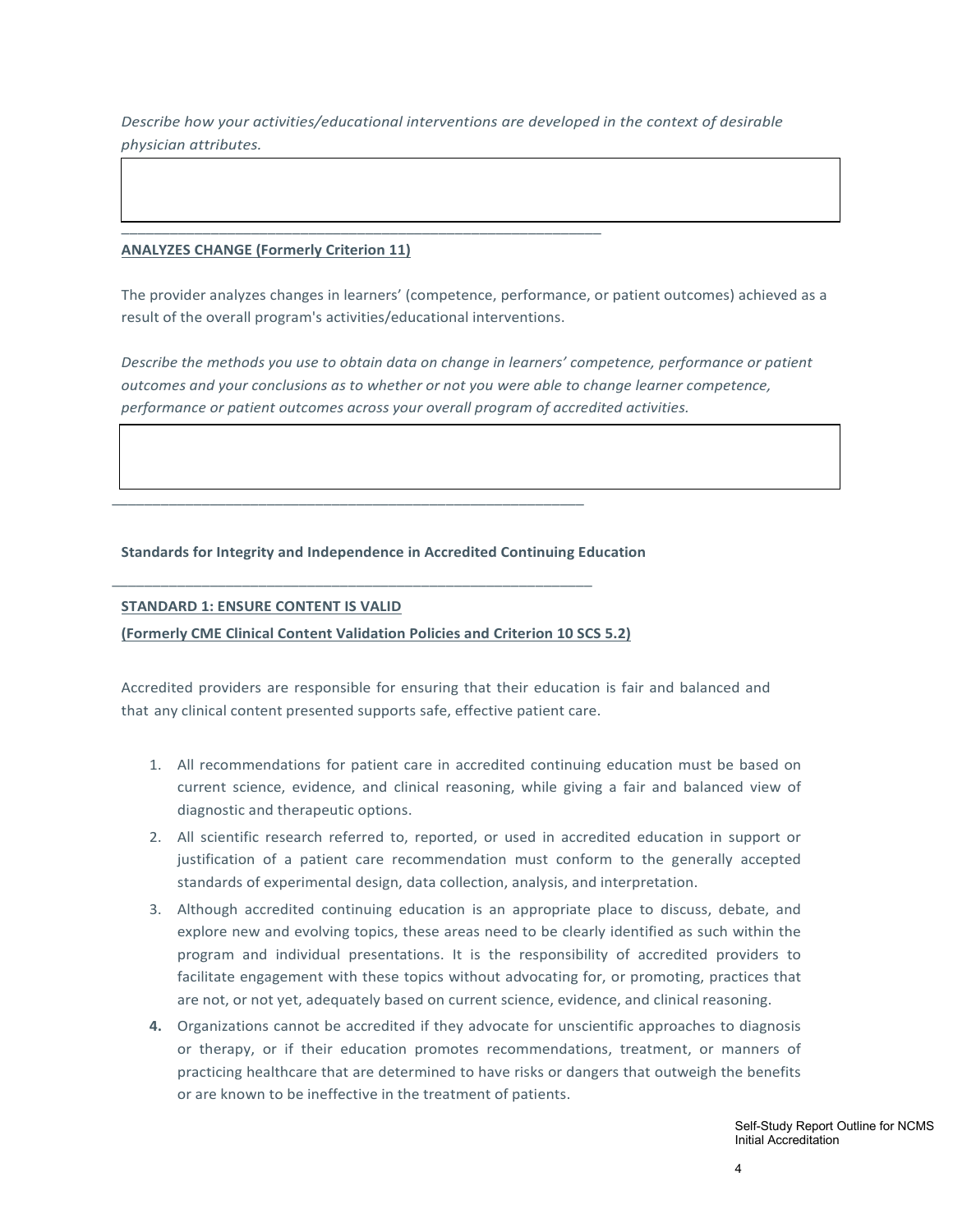*Describe how you ensure that the content of CE activities and your accredited CE program meet all four elements of Standard 1.* 

# **STANDARD 2: PREVENT COMMERCIAL BIAS AND MARKETING IN ACCREDITED CONTINUING EDUCATION (Formerly Criterion 7 (SCS 1) and Criterion 10 (SCS 5.1)**

Accredited continuing education must protect learners from commercial bias and marketing.

\_\_\_\_\_\_\_\_\_\_\_\_\_\_\_\_\_\_\_\_\_\_\_\_\_\_\_\_\_\_\_\_\_\_\_\_\_\_\_\_\_\_\_\_\_\_\_\_\_\_\_\_\_\_\_\_\_\_\_

- 1. The accredited provider must ensure that all decisions related to the planning, faculty selection, delivery, and evaluation of accredited education are made without any influence or involvement from the owners and employees of an ineligible company.
- 2. Accredited education must be free of marketing or sales of products or services. Faculty must not actively promote or sell products or services that serve their professional or financial interests during accredited education.
- 3. The accredited provider must not share the names or contact information of learners with any ineligible company or its agents without the explicit consent of the individual learner.

*Describe how you ensure that the content of accredited activities and your accredited CME program meet expectations of elements 1 AND 2 of Standard 2.* 

*Do you share the names or contact information of learners with any ineligible company or its agents?*   $\Box$  Yes  $\Box$  No

*RESPONSE REQUIRED (if yes): Provide the language and mechanism(s) you use to obtain the explicit consent of individual learners.*

# **STANDARD 3: IDENTIFY, MITIGATE, AND DISCLOSE RELEVENT FINANCIAL RELATIONSHIPS (Formerly Criterion 7 (SCS 1, 2 &6)**

\_\_\_\_\_\_\_\_\_\_\_\_\_\_\_\_\_\_\_\_\_\_\_\_\_\_\_\_\_\_\_\_\_\_\_\_\_\_\_\_\_\_\_\_\_\_\_\_\_\_\_\_\_\_\_

Accredited providers must take the following steps when developing accredited continuing education.

1. Collect information: Collect information from all planners, faculty, and others in control of educational content about all their financial relationships with ineligible companies within the prior 24 months. There is no minimum financial threshold; individuals must disclose all financial relationships, regardless of the amount, with ineligible companies. Individuals must disclose regardless of their view of the relevance of the relationship to the education. Disclosure information must include:

a) The name of the ineligible company with which the person has a financial relationship.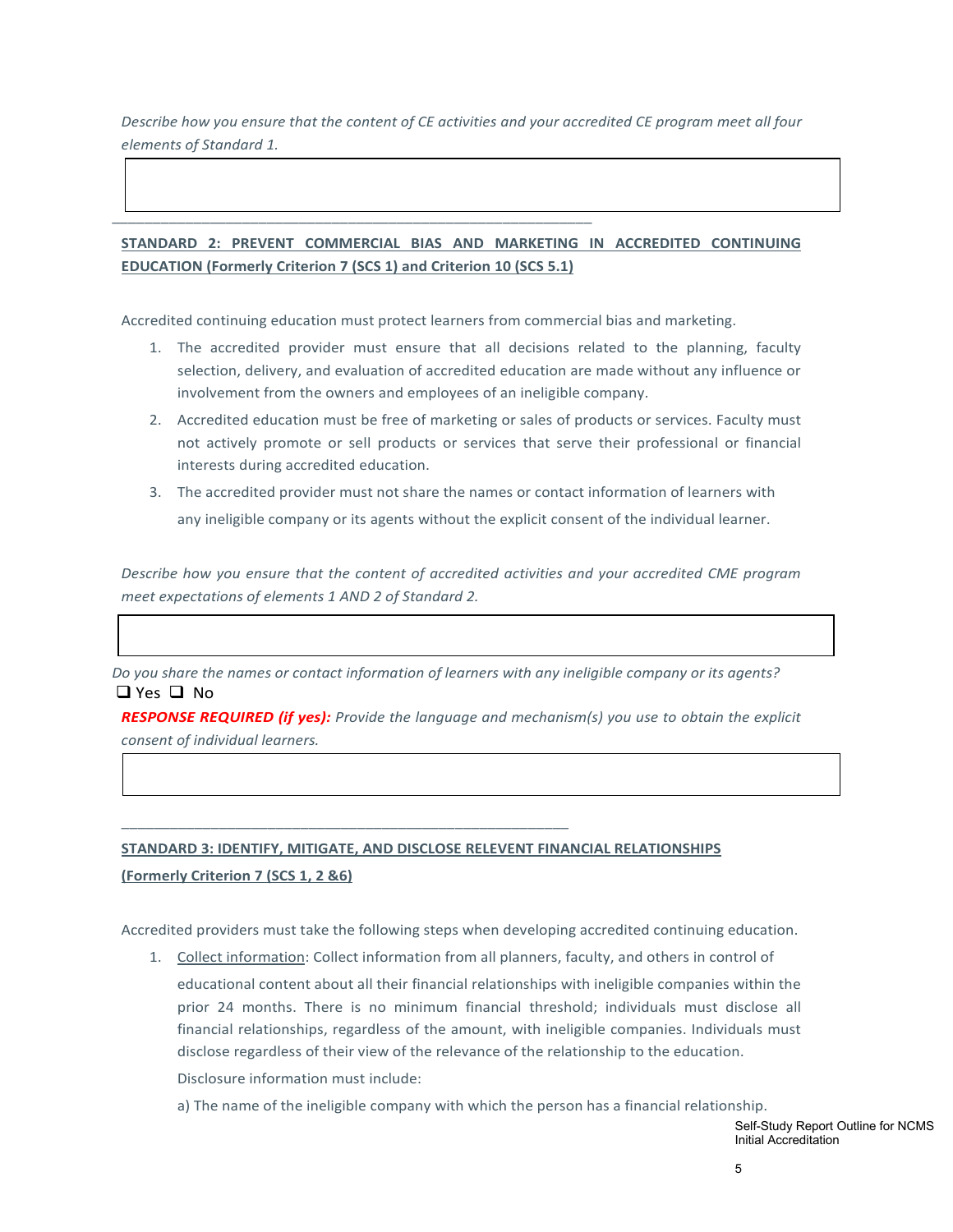b) The nature of the financial relationship. Examples of financial relationships include employee, researcher, consultant, advisor, speaker, independent contractor (including contracted research), royalties or patent beneficiary, executive role, and ownership interest. Individual stocks and stock options should be disclosed; diversified mutual funds do not need to be disclosed. Research funding from ineligible companies should be disclosed by the principal or named investigator even if that individual's institution receives the research grant and manages the funds.

2. Exclude owners or employees of ineligible companies: Review the information about financial relationships to identify individuals who are owners or employees of ineligible companies. These individuals must be excluded from controlling content or participating as planners or faculty in accredited education. There are three exceptions to this exclusion employees of ineligible companies can participate as planners or faculty in these specific situations:

a) When the content of the activity is not related to the business lines or products of their employer/company.

b) When the content of the accredited activity is limited to basic science research, such as preclinical research and drug discovery, or the methodologies of research, and they do not make care recommendations.

c) When they are participating as technicians to teach the safe and proper use of medical devices, and do not recommend whether or when a device is used.

- 3. Identify relevant financial relationships: Review the information about financial relationships to determine which relationships are relevant. Financial relationships are relevant if the educational content an individual can control is related to the business lines or products of the ineligible company.
- 4. Mitigate relevant financial relationships: Take steps to prevent all those with relevant financial relationships from inserting commercial bias into content.

a. Mitigate relationships prior to the individuals assuming their roles. Take steps appropriate to the role of the individual. For example, steps for planners will likely be different than for faculty and would occur before planning begins.

b. Document the steps taken to mitigate relevant financial relationships.

- 5. Disclose all relevant financial relationships to learners: Disclosure to learners must include each of the following:
	- a) The names of the individuals with relevant financial relationships.
	- b) The names of the ineligible companies with which they have relationships.

c) The nature of the relationships.

d) A statement that all relevant financial relationships have been mitigated.

Identify ineligible companies by their name only. Disclosure to learners must not include ineligible companies' corporate or product logos, trade names, or product group messages.

Disclose absence of relevant financial relationships. Inform learners about planners, faculty, and others in control of content (either individually or as a group) with no relevant financial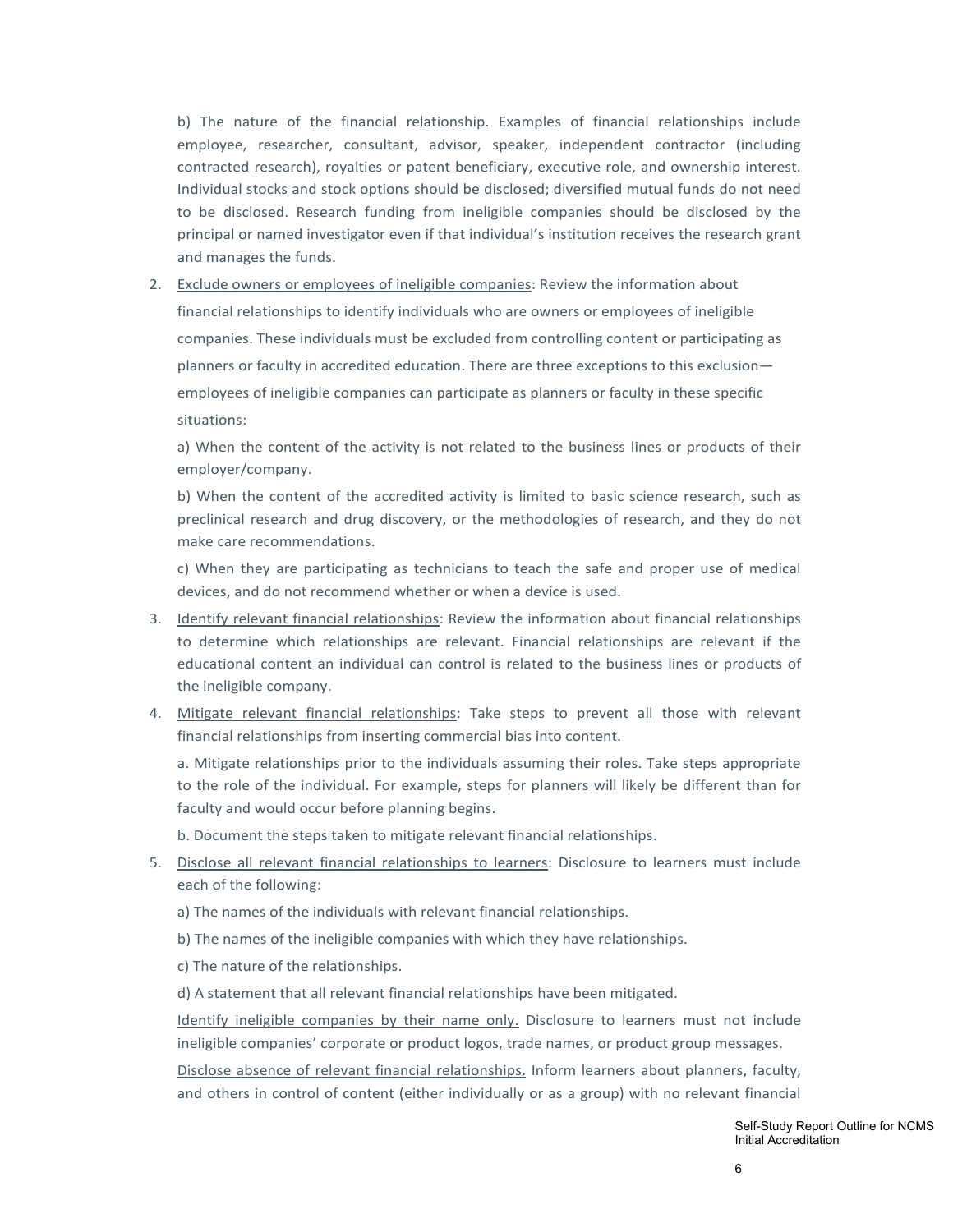relationships with ineligible companies.

Learners must receive disclosure information, in a format that can be verified at the time of accreditation, before engaging with the accredited education.

*Describe how you collect information from all planners, faculty, and others in control of educational content about all their relevant financial relationships with ineligible companies.* 

*Describe how you collect information from all planners, faculty, and others in control of educational content about all their financial relationships with ineligible companies for activities that will be available to learners or implemented beginning January 1, 2022.* 

*RESPONSE REQUIRED: Attach a single example of each of the form(s) or mechanism(s) that you use or will use to collect this information to meet the expectations of Standard 3.1 as of no later than January 1, 2022. Ensure that this/these mechanism(s) include:* 

*a. the complete definition of an ineligible company*

*b. the individual completing the form/mechanism is instructed to include ALL financial relationships with ineligible companies for the prior 24 months.*

*Does your organization use employees or owners of ineligible companies in its accredited activities?*   $\Box$  Yes  $\Box$  No

*RESPONSE REQUIRED (if yes): Describe how you meet the expectations of Standard 3.2 (a-c).*

*Describe the process you use to determine which financial relationships are relevant to the educational content.* 

*Describe the methods/steps you use to mitigate all relevant financial relationships appropriate to the role(s) of individuals in control of content. Note that the methods/steps used for planners are likely different than those used for faculty.*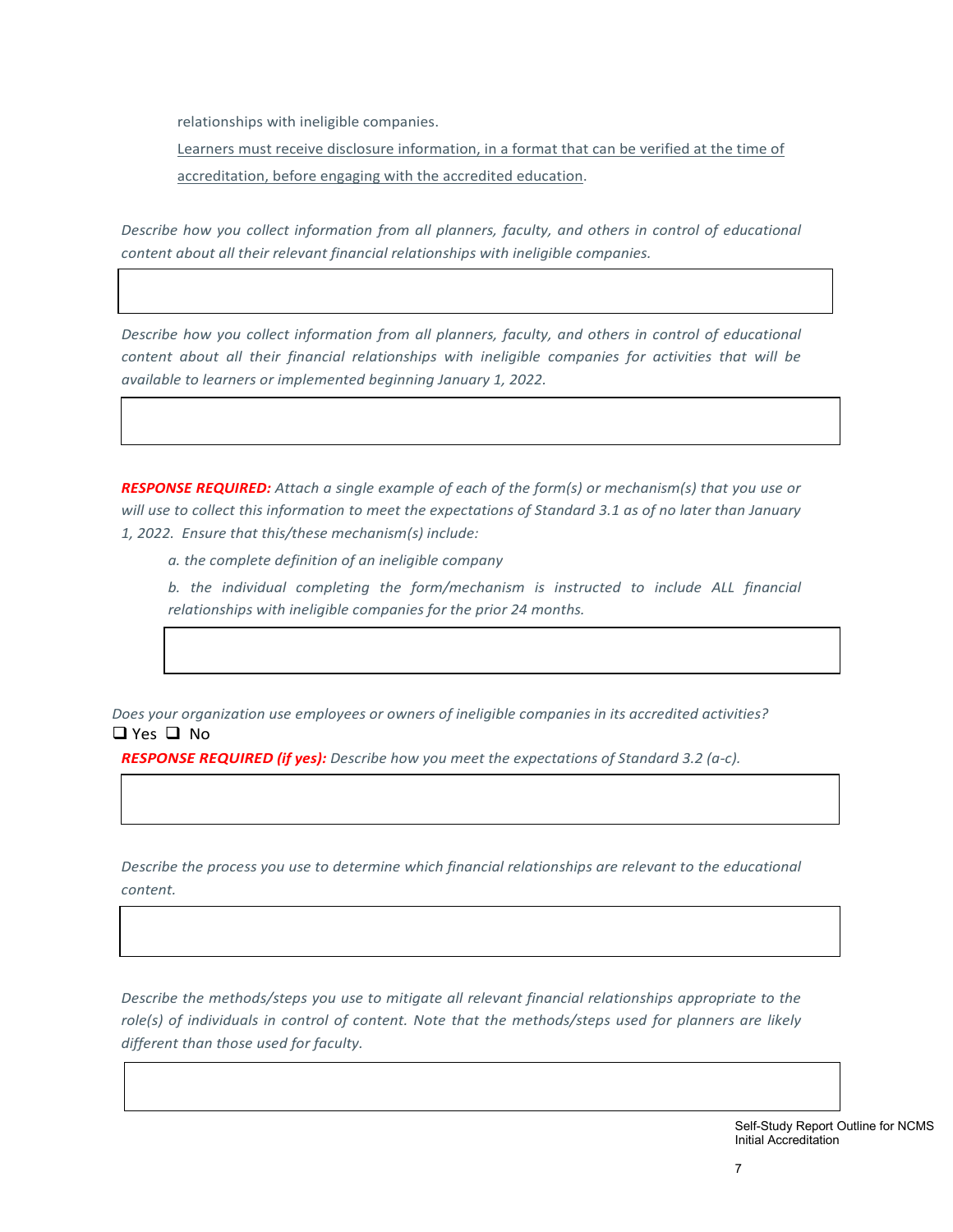*Describe the ways in which you inform learners of the presence or absence of relevant financial relationships of all individuals in control of content.* 

*Describe what you will do after January 1, 2022 to ensure that learners are informed that all relevant financial relationships have been mitigated.* 

## **STANDARD 4: MANAGE COMMERCIAL SUPPORT APPROPRIATELY (Formerly Criterion 8 (SCS 3))**

\_\_\_\_\_\_\_\_\_\_\_\_\_\_\_\_\_\_\_\_\_\_\_\_\_\_\_\_\_\_\_\_\_\_\_\_\_\_\_\_\_\_\_\_\_\_\_\_\_\_\_\_\_\_\_\_\_\_\_\_

Accredited providers that choose to accept commercial support (defined as financial or in-kind support from ineligible companies) are responsible for ensuring that the education remains independent of the ineligible company and that the support does not result in commercial bias or commercial influence in the education. The support does not establish a financial relationship between the ineligible company and planners, faculty, and others in control of content of the education.

1. Decision-making and disbursement: The accredited provider must make all decisions regarding the receipt and disbursement of the commercial support. a. Ineligible companies must not pay directly for any of the expenses related to the education or the learners.

b. The accredited provider may use commercial support to fund honoraria or travel expenses of planners, faculty, and others in control of content for those roles only.

c. The accredited provider must not use commercial support to pay for travel, lodging, honoraria, or personal expenses for individual learners or groups of learners in accredited education. d. The accredited provider may use commercial support to defray or eliminate the cost of the education for all learners.

- 2. Agreement: The terms, conditions, and purposes of the commercial support must be documented in an agreement between the ineligible company and the accredited provider. The agreement must be executed prior to the start of the accredited education. An accredited provider can sign onto an existing agreement between an accredited provider and a commercial supporter by indicating its acceptance of the terms, conditions, and amount of commercial support it will receive.
- 3. Accountability: The accredited provider must keep a record of the amount or kind of commercial support received and how it was used, and must produce that accounting, upon request, by the accrediting body or by the ineligible company that provided the commercial support.
- 4. Disclosure to learners: The accredited provider must disclose to the learners the name(s) of the ineligible company(ies) that gave the commercial support, and the nature of the support if it was in-kind, prior to the learners engaging in the education. Disclosure must not include the ineligible companies' corporate or product logos, trade names, or product group messages.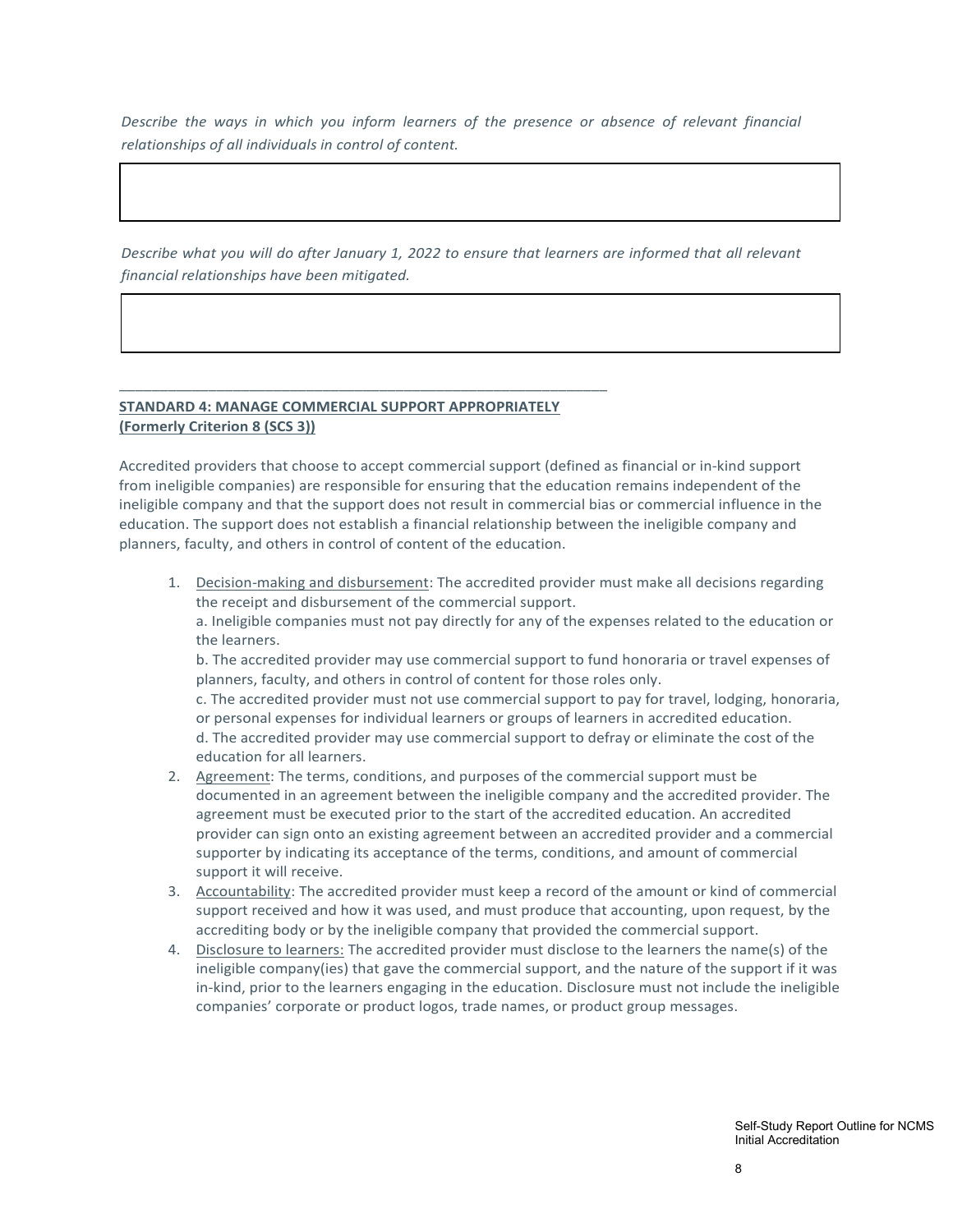*Does your organization accept commercial support?*  $\Box$  Yes  $\Box$  No

*RESPONSE REQUIRED (if yes): Describe how your organization meets the expectations of all four* 

*elements of Standard 4.* 

## \_\_\_\_\_\_\_\_\_\_\_\_\_\_\_\_\_\_\_\_\_\_\_\_\_\_\_\_\_\_\_\_\_\_\_\_\_\_\_\_\_\_\_\_\_\_\_\_\_\_\_\_\_\_\_\_\_\_\_\_\_\_\_\_\_\_\_\_\_\_\_\_\_\_\_\_\_\_\_\_\_\_\_ **STANDARD 5: MANAGE ANCILLARY ACTIVITIES OFFERED IN CONJUNCTION WITH ACCREDITED CONTINUING EDUCATION (Formerly Criterion 9 (SCS 4)**

Accredited providers are responsible for ensuring that education is separate from marketing by ineligible companies—including advertising, sales, exhibits, and promotion—and from nonaccredited education offered in conjunction with accredited continuing education.

- 1. Arrangements to allow ineligible companies to market or exhibit in association with accredited education must not:
	- a. Influence any decisions related to the planning, delivery, and evaluation of the education. b. Interfere with the presentation of the education.

c. Be a condition of the provision of financial or in-kind support from ineligible companies for the education.

2. The accredited provider must ensure that learners can easily distinguish between accredited education and other activities.

a. Live continuing education activities: Marketing, exhibits, and nonaccredited education developed by or with influence from an ineligible company or with planners or faculty with unmitigated financial relationships must not occur in the educational space within 30 minutes before or after an accredited education activity. Activities that are part of the event but are not accredited for continuing education must be clearly labeled and communicated as such.

b. Print, online, or digital continuing education activities: Learners must not be presented with marketing while engaged in the accredited education activity. Learners must be able to engage with the accredited education without having to click through, watch, listen to, or be presented with product promotion or product-specific advertisement.

c. Educational materials that are part of accredited education (such as slides, abstracts, handouts, evaluation mechanisms, or disclosure information) must not contain any marketing produced by or for an ineligible company, including corporate or product logos, trade names, or product group messages.

d. Information distributed about accredited education that does not include educational content, such as schedules and logistical information, may include marketing by or for an ineligible company.

3. Ineligible companies may not provide access to, or distribute, accredited education to learners.

*Does your organization offer ancillary activities, including advertising, sales, exhibits, or promotion for ineligible companies and/or nonaccredited education in conjunction with your accredited CE activities?*   $\Box$  Yes  $\Box$  No

*RESPONSE REQUIRED (if yes): Describe how your organization meets the expectations of all three elements of Standard 5.*